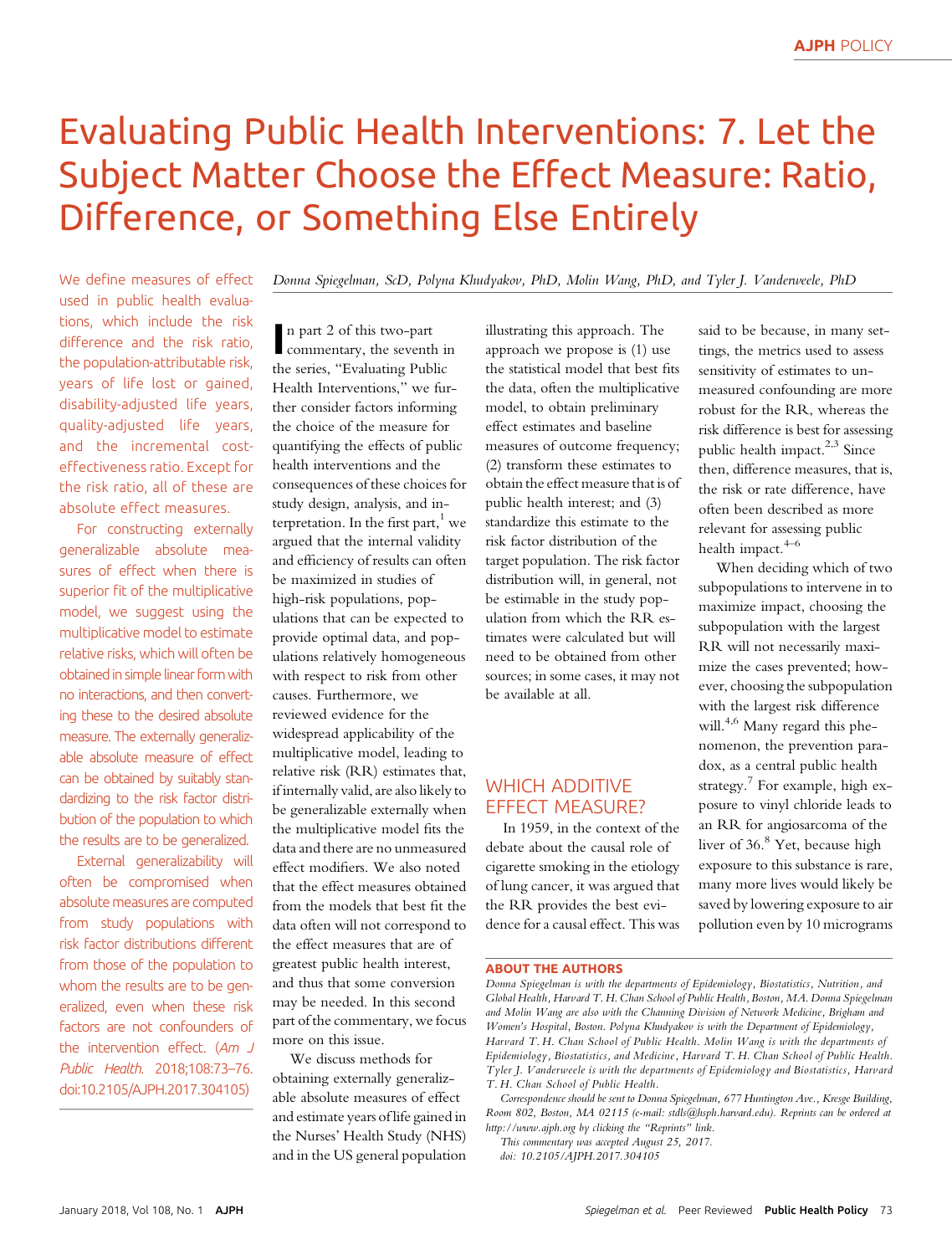per cubic meter because of the widespread nature of this exposure, despite an RR of 1.06 for this increment.

Absolute effect measures include risk and rate differences, population-attributable risks (PARs), years of life lost, incremental cost-effective ratios (ICERs), disability-adjusted life years (DALYs), and quality-adjusted life years (QALYs). Appendix A (available as a supplement to the online version of this article at [http://](http://www.ajph.org) [www.ajph.org\)](http://www.ajph.org) defines these measures. Public health researchers have offered a wide range of views on which of these parameters is best suited for describing the effect of public health interventions. A former editorin-chief of AJPH, Mary Northridge, asserted, "If the goal is to estimate the amount or proportion of cases of a disease attributable to a given risk factor, or to predict the impact of medical and public health interventions on the health status of a population, then PARs are particularly relevant."<sup>9(p1203)</sup>

By contrast, health and development economists favor absolute effect measures related to years of life lost and functions thereof, such as DALYs, QALYs, and ICERs. In 2007, Peter Orszag, former director of the Congressional Budget Office, emphasized the need for increased research and evaluation quantified by the ICER as a means of containing rising health care costs.<sup>10</sup> The World Health Organization, responsible for setting standards and guidelines for health promotion and disease prevention throughout the world, focuses on DALYs and QALYs for intervention effect estimation, $11$  as does the Global Burden of Disease Project.<sup>12</sup> The Environmental Protection Agency's publicly available

BENMAP tool for evaluating the impact of various air pollution rollback policies similarly focuses on differences in life years lost and saved (YLL).<sup>13</sup>

As discussed in part 1 of this commentary, when the multiplicative model fits the data, the additive model without interactions will not. Many interactions and other nonlinear representations of model covariates will, thus, often be needed to fit the data adequately on the additive scale. We saw a striking example of this in part 1 of this commentary: the NHS dealing with air pollution exposure's effect on all-cause mortality risk. Because of this, we advocate using the statistical model that fits the data best (which is often the multiplicative model) and subsequently transforming the estimated coefficients of that model to obtain whatever effect measure (e.g., risk difference, PAR, life years lost) is of public health relevance.

## EXTERNALLY GENERALIZABLE **RESULTS**

PARs, ICERs, YLLs, QUALYs, and DALYs are related measures and have common features in terms of their estimation. When the multiplicative model holds, it is often best to estimate the RR using the multiplicative model, because if there are no unmeasured effect modifiers, the effect estimates may be generalizable to other populations. Causal inference ideas and methods, as we began to discuss in a previous commentary in this series,<sup>14,15</sup> can and should be used for internally valid estimation of the intervention effect, particularly when time-varying confounding is a concern. These

estimates of RR may sometimes be obtained in a "high-risk" epidemiological study. They may also be obtained for an intervention population in which baseline characteristics are not representative of a more general population target to which results are to be applied for policy recommendations and for datainformed decisions about allocation of health care resources. Therefore, externally generalizable functions of this effect estimate need to be put forward.

## MODELING FOR EXTERNAL GENERALIZABILITY

When the multiplicative model holds and there are no unmeasured effect modifiers, valid RR estimation can ignore risk factors that are not confounders. In this setting, effect modification will invariably be induced on the absolute scale; this holds even in fully randomized studies, unless the study population has the same joint distribution of these risk factors, which would rarely be the case. Moreover, when converting to these other effect measures (i.e., PARs, ICERs, QUALYs, or DALYs), risk factors that are not confounders must be included in the multiplicative model; this is true unless the risk factors' joint distribution can be assumed to be the same in the study population used for RR estimation and the general population to which the absolute measure is to be applied.

Otherwise, to provide externally generalizable absolute estimates of effect for the identification of optimal public health promotion and disease prevention strategies, data need to be available that accurately characterize the age and risk

factor distributions in the target, or general, population, along with, for some measures, baseline population-based outcome rates. These data may be available, at least in part, from national mortality, morbidity, and disease incidence registers—such as SEER (Surveillance, Epidemiology, and End Results)16 and the National Death Index<sup>17</sup>—and national health surveys of risk factor prevalence—such as US National Health and Nutrition Examination Survey (NHANES)<sup>18</sup> and the National Health Interview Survey (NHIS).<sup>19</sup>

In some instances, data from these sources can be pieced together to construct the externally generalizable absolute measures of interest, which must be accompanied by a comprehensive uncertainty measure that takes into account all sources of uncertainty of the estimate. Methods that take this approach have been given for PARs,<sup>20</sup> QUALYs and DALYs,<sup>11</sup> and ICERs.<sup>21</sup> These methods are closely related to the concepts of standardization, particularly direct standardiza- $\frac{1}{22,23}$  In other instances, the necessary population-based data may be unavailable, particularly for outcomes with a complex risk factor profile and for some countries. In these cases, new designs are needed to allow the production of absolute estimators that are generalizable to these subpopulations and countries.

## AIR POLLUTION AND LIVES LOST

Continuing the example introduced in part 1 of this two-part commentary, we consider NHS data used in examining the prospective relationship between fine particulate matter of 2.5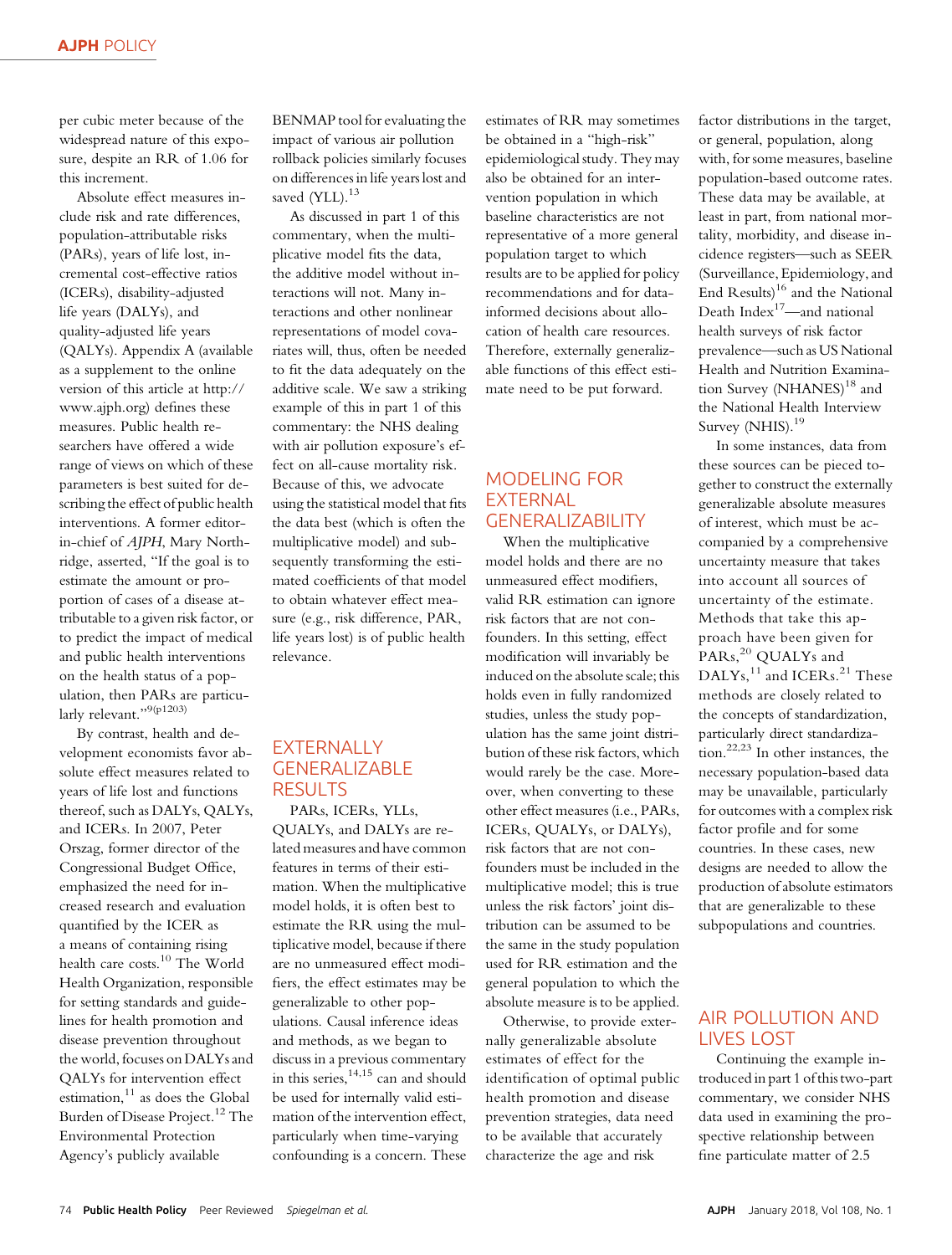micrograms or less  $(PM_{2.5})$  and all-cause mortality; this involved 8617 deaths that occurred among 108 767 nurses between 2000 and 2006. For a moving average exposure of 10 micrograms per cubic meter or greater in  $PM_{2.5}$ compared with less, the fully multivariable-adjusted RR was 1.08 (95% confidence interval  $[CI] = 1.01, 1.15$ ; this is adjusted for age, current smoking status, pack years of cigarettes, US census region, race, family history of myocardial infarction and hypercholesteremia, body mass index, physical activity, alternative healthy eating index, neighborhood income, mother's occupation, marital status, and husband's education if married.

Under the observed distribution of these risk factors during the follow-up period, we calculated that there is an estimated gain of 0.16 life years per person associated with a reduction in air pollution exposure to below 10 micrograms per cubic meter (95%  $CI = -0.17, 0.48$ . This is generalizable to populations with a similar age and risk factor distribution as that of the NHS: White college-educated women born between 1918 and 1945. $24,25$ Even in this quite large and well-annotated study population, although the P value for the RR  $(P=.02)$  indicates evidence for an association, the 95% CIs for the years of life gained because of this reduction in air pollution includes the null; this illustrates a loss of statistical power associated with this more complex effect estimate.

Whether 0.16 life years gained per person is substantial is difficult to assess. One approach for doing so is as follows. If we multiply this value by the number of nurses affected and then divide by the approximate average life expectancy of White females (taken here to be 85 years), we find that 174 lives would have been saved.

Alternatively, 14 790 nurses would have lived an additional year because of a reduction of air pollution exposure to below 10 micrograms per cubic meter among the 85% of nurses so exposed. Let us further consider that among the current US population of approximately 320 000 000, 15% are older than 65 years, 75% are female, 84% have a high school education or more, and 8.6% are exposed to PM2.5 levels of more than 10 micrograms per cubic meter. It might reasonably be assumed that these results apply to approximately  $0.15 \times 0.75 \times 0.84 \times$  $0.086 = 0.81\%$  of the US population, or 2 600 640 people.

A 0.16 YLL per person among this segment of the population leads to more than 416 102 years of life saved by reducing  $PM_{2.5}$  to below 10 micrograms per cubic meter; with an assumed 85-year life expectancy, this is the equivalent of more than 4895 lives saved because of this exposure reduction in this demographic sector. Whether 416 102 years of life saved is substantial may require comparing with the estimated impacts of reductions of other adverse but prevalent exposures and taking the relative cost of alternative interventions into account.

To construct a YLL that is perhaps more externally generalizable to all US women, rather than those similar in their allcause mortality risk factor distribution to NHS participants, we reestimated the RR for all-cause mortality in relation to  $PM_{2.5}$ . adjusting only for smoking status, race, region, and marital status, to obtain an RR of 1.07 (95%  $CI = 1.01, 1.14$ . This is nearly identical to the full multivariable-adjusted RR reported above, suggesting no confounding by the other risk

factors included in the full multivariable model. However, the distribution of these risk factors in the NHS is quite different from that in the US general population, which is 67% White rather than 94%, 18% from the Northeast rather than 40%, 8% never married versus 2%, and 9% current smokers versus 12%.

When we standardized the YLL to this distribution of these risk factors, using the NHS distribution for the others, we obtained a YLL of 0.28 (95%  $CI = 0.06, 0.51$ , with evidence again for an association ( $P = .01$ ); this is nearly twice as high as the YLL standardized to the NHS risk factor distribution. Again, we emphasize that, despite their striking difference, we obtained these two YLLs under the assumption of no multiplicative modification of the  $PM<sub>2.5</sub>$  effect by any other measured risk factor, as there was no evidence for this in the data for the measured risk factors (although there may still be some unmeasured modifiers).

This analysis could be further refined by standardizing to the full joint distribution of all risk factors in the multivariable RR model. However, NHIS appears to be missing four risk factors (family history of heart disease, hypercholestermia, mother's occupation, and healthy eating index), whereas the NHANES is missing two (family history of heart disease and mother's occupation). In addition, because these populationrepresentative risk factor surveys do not jointly estimate the prevalence of risk factors in the same group at once, only a partial joint distribution of risk factors is available from the very best and most representative data on these factors.

We presented these results to illustrate the concepts of modeling for external generalizability and public health impact. They should not be taken as firm

estimates of the impact of air pollution reductions on lives gained in the United States.

#### **CONCLUSIONS**

In our review of these various absolute measures of intervention effects used by policymakers and decision-makers, there is quite a bit of room for more methodological work. Existing methods tend to use simple and likely unrealistic parametric models to describe survival distributions and may not fully take into account all sources of uncertainty. Because surveys may lack data on all, or even most, risk factors for an outcome, efficient study designs need to be developed that allow estimation of both the relative effect measure and the joint distribution of target population outcome risk factors to construct a statistically efficient and externally generalizable result. New developments in targeted maximum likelihood estimation may assist in modeling efforts.<sup>26</sup> Guidance is needed on the impact of varying degrees of misalignment of the baseline risk factor distribution of the study population with the target population on the external validity of absolute effect measures. It is possible that circumstances can be delineated in which this concern sometimes turns out to be substantively relatively unimportant.

Absolute effect estimates are critical for evidence-based public health decision-making. However, the external generalizability of absolute measures thus far presented needs to be carefully examined and, in many cases, will not hold when these measures are calculated under methods and data presently available. New study designs need to be developed that allow internally valid RR estimation alongside